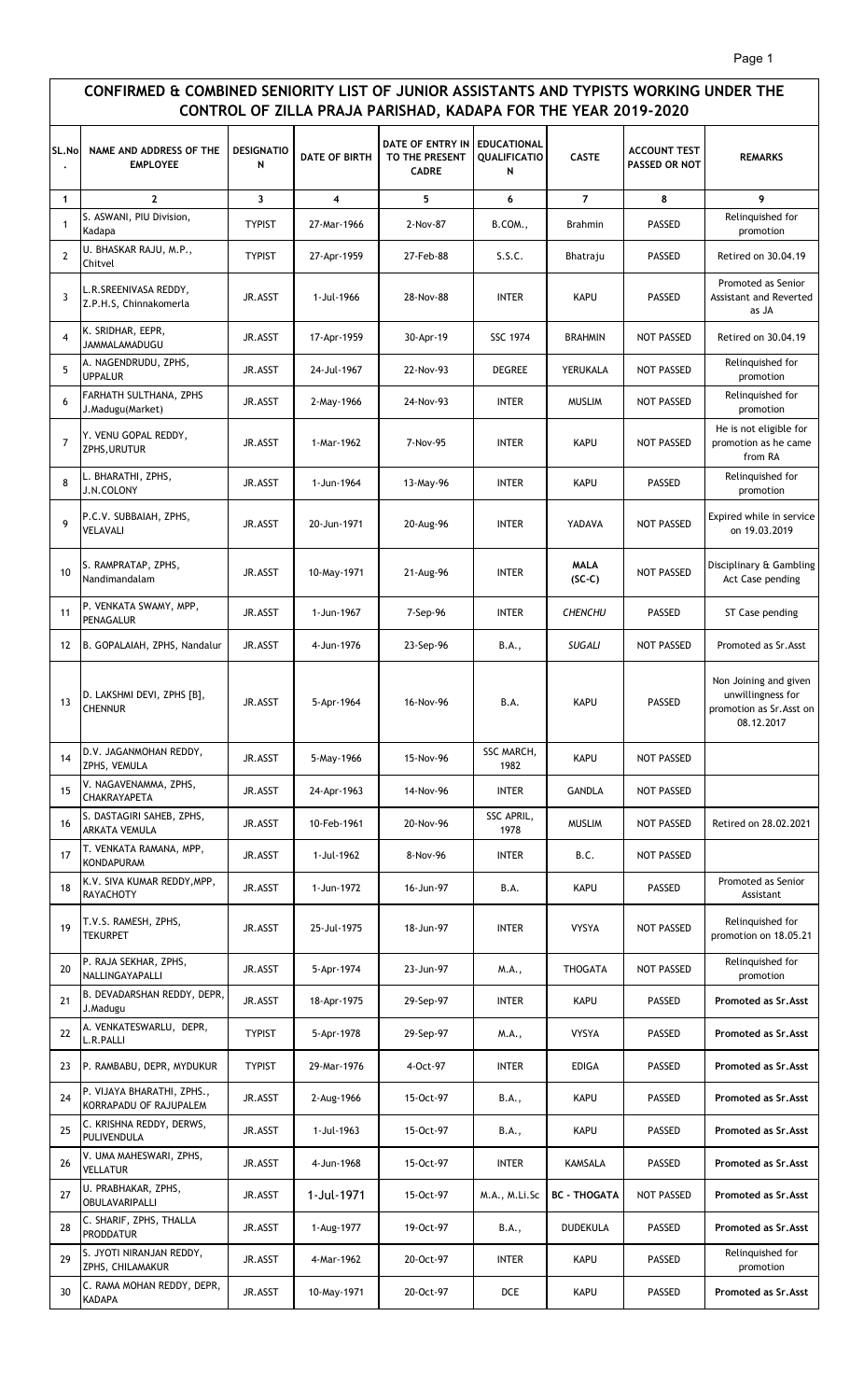| $\mathbf{1}$ | $\mathbf{2}$                                         | 3              | 4           | 5          | 6            | $\overline{7}$          | 8                 | 9                                                                                                      |
|--------------|------------------------------------------------------|----------------|-------------|------------|--------------|-------------------------|-------------------|--------------------------------------------------------------------------------------------------------|
| 31           | N. CHANDRA SEKHAR, ZPHS,<br>PEDDAMUDIUM              | JR.ASST        | 1-Apr-1972  | 24-Oct-97  | <b>INTER</b> | <b>VALMIKI</b>          | NOT PASSED        | Promoted as Sr. Asst<br>and reverted as Jr.Asst                                                        |
| 32           | A. GIRIDHAR, ZP., KADAPA                             | JR.ASST        | 15-Jun-1973 | 24-Oct-97  | B.A., B.L.,  | ВC                      | PASSED            | <b>Promoted as Sr. Asst</b>                                                                            |
| 33           | M. SARADHA, ZPHS(G),<br>CHEMMUMIAPETA                | JR.ASST        | 1-Jun-1965  | 1-Nov-97   | S.S.C.       | <b>MALA</b><br>$(SC-C)$ | NOT PASSED        |                                                                                                        |
| 34           | M.V.DAMODAR REDDY, ON FS<br>WORKING AT RV&EO, KADAPA | JR.ASST        | 1-Jun-1975  | 1-Nov-97   | B.Sc.,       | <b>KAPU</b>             | <b>PASSED</b>     | Promoted as Sr.Asst                                                                                    |
| 35           | Y.V. SUBBARAYUDU, ZPHS,<br><b>CHITVEL</b>            | JR.ASST        | 4-Jul-1969  | 3-Nov-97   | INTER        | BALIJA                  | <b>PASSED</b>     | Promoted as Sr.Asst                                                                                    |
| 36           | P. NARAYANA REDDY, EERWS,<br>PULIVENDULA             | <b>TYPIST</b>  | 12-Jul-1971 | 19-Jan-98  | B.Sc.,       | <b>KAPU</b>             | <b>PASSED</b>     | Promoted as Sr.Asst                                                                                    |
| 37           | R. SOLMAN RAJU, EEPIU,<br><b>KADAPA</b>              | JR.ASST        | 15-Mar-1978 | 23-Jan-98  | INTER        | Adi Andhra<br>Christian | <b>PASSED</b>     | Promoted as Sr.Asst                                                                                    |
| 38           | K. SHOBHA RANI, MP,<br>SAMBEPALLI                    | <b>TYPIST</b>  | 1-Feb-1978  | 6-Feb-98   | <b>INTER</b> | <b>KAPU</b>             | <b>PASSED</b>     | Promoted as Sr. Asst                                                                                   |
| 39           | A. RAJENDRA, M.P., LINGALA                           | <b>TYPIST</b>  | 23-Mar-1979 | 21-Apr-98  | <b>INTER</b> | <b>LINGAYET</b>         | <b>PASSED</b>     | Promoted as Sr.Asst                                                                                    |
| 40           | N. RAHIM SAHEB, MPP,<br><b>CHINNAMANDEM</b>          | JR.ASST        | 1-Jun-1969  | 22-Apr-98  | B.A.,        | <b>DUDEKULA</b>         | <b>PASSED</b>     | Promoted as Sr. Asst                                                                                   |
| 41           | M. ADINARAYANA REDDY,<br>DEPR, KAMALAPURAM           | JR.ASST        | 15-Jun-1968 | 26-Jun-98  | B.A.,        | KAPU                    | <b>PASSED</b>     | Promoted as Sr.Asst                                                                                    |
| 42           | M. SRINIVASULU,<br>ZPHS, DORASANIPALLI               | JR.ASST        | 6-Jan-1971  | 27-Jun-98  | <b>B.A.,</b> | <b>GAJULA BALIJA</b>    | <b>PASSED</b>     | Promoted as Sr.Asst                                                                                    |
| 43           | M. NAGARAJU, M.P., KODUR                             | <b>TYPIST</b>  | 6-Oct-1973  | 12-Aug-98  | <b>INTER</b> | <b>THOGATA</b>          | <b>PASSED</b>     | Promoted as Sr.Asst                                                                                    |
| 44           | B. UMAVANI, ZPHS(G),<br><b>CHENNUR</b>               | JR.ASST        | 16-Apr-1976 | 29-Aug-98  | <b>NOS</b>   | BALIJA                  | <b>PASSED</b>     | Promoted as Sr.Asst                                                                                    |
| 45           | G. VARA PRASADA RAO, ZPHS,<br>RACHAPALLI             | JR.ASST        | 6-Mar-1972  | $2-Sep-98$ | B.A.,        | <b>MALA</b><br>$(SC-C)$ | <b>PASSED</b>     | Promoted as Sr.Asst                                                                                    |
| 46           | C. RAMESH, ZPP, Kadapa on FS<br>at Vig.Enft. Kadapa  | JR.ASST        | 2-Jun-1974  | 5-Sep-98   | B.A.,        | YADAVA                  | <b>PASSED</b>     | Promoted as Sr.Asst                                                                                    |
| 47           | M.UMA DEVI, Z.P.H.S.<br>DOMMARA NANDYALA             | JR.ASST        | 12-Jun-1971 | 14-Oct-98  | B.Sc.,       | <b>KAPU</b>             | <b>PASSED</b>     | As per O.A. No.396/2001<br>dt.21.12.2004 of the<br>A.P.A.T., A.P., Hyd.,                               |
| 48           | K. SRINIVASA REDDY, ZPHS,<br><b>AGADUR</b>           | JR.ASST        | 9-Aug-1970  | 14-Oct-98  | B.A.,        | <b>KAPU</b>             | <b>PASSED</b>     |                                                                                                        |
| 49           | S. YOUSUF, ZPP KADAPA                                | JR.ASST        | 1-Jun-1969  | 15-Oct-98  | <b>PUC</b>   | <b>MUSLIM</b>           | PASSED            |                                                                                                        |
| 50           | N. KHADIRULLAH, ZPHS(B),<br><b>CHENNUR</b>           | JR.ASST        | 1-Jun-1971  | 15-Oct-98  | <b>INTER</b> | <b>MUSLIM</b>           | <b>PASSED</b>     |                                                                                                        |
| 51           | B.GURRAPPA, MP, SAKN                                 | JR.ASST        | 10-Jun-1972 | 15-Oct-98  | INTER        | SETTI BALIJA            | PASSED            |                                                                                                        |
| 52           | V. CHANDRA KALA, ZPP,<br>KADAPA                      | JR.ASST        | 4-Jan-1970  | 25-Nov-98  | M.A.,        | <b>KAPU</b>             | <b>PASSED</b>     | Typist Converted as J.A.                                                                               |
| 53           | S. KARIMULLA, ON FS AT<br>DMWO, KADAPA               | JR.ASST        | 14-Oct-1979 | 17-Dec-98  | <b>INTER</b> | <b>MUSLIM</b>           | PASSED            | Typist Converted as J.A.<br>01/04/2003                                                                 |
| 54           | P. UMAMAHESWAR RAO, MPP,<br>SIDHOUT                  | <b>TYPIST</b>  | 12-May-1962 | 24-Dec-98  | <b>INTER</b> | <b>MARATHI</b>          | NOT PASSED        |                                                                                                        |
| 55           | K. SASIKALA, EEPR,<br>JAMMALAMADUGU                  | JR.ASST        | 1-Jul-1970  | 1-Feb-99   | <b>INTER</b> | <b>ADI ANDHRA</b>       | PASSED            | Promoted as Sr.Asst<br>under SC Quota                                                                  |
| 56           | B.L. MANIKYA RAO, ZPHS,<br>NOOLIVEEDU                | JR.ASST        | 16-Feb-1977 | 10-Feb-99  | S.S.C.       | <b>ADI ANDHRA</b>       | <b>NOT PASSED</b> | Abscanded from duty<br>since 2011, reposted on<br>2015 but not joined                                  |
| 57           | O. SARADAMMA, MPP,<br><b>GOPAVARAM</b>               | JR.ASST        | 15-May-1974 | 1-Apr-99   | <b>INTER</b> | <b>KAPU</b>             | PASSED            |                                                                                                        |
| 58           | S. FAZAL AHMED, ZPHS,<br>K.V.PALLI                   | JR.ASST        | 6-Jun-1968  | 2-Apr-99   | <b>INTER</b> | <b>MUSLIM</b>           | <b>PASSED</b>     | Expired while in service                                                                               |
| 59           | P. SEKHAR, MP, YERRAGUNTLA                           | JR.ASST        | 11-Jun-1972 | 10-Apr-99  | B.A.,        | <b>THOGATA</b>          | <b>PASSED</b>     |                                                                                                        |
| 60           | B. RAGUNATHA REDDY,<br>ZPHS(G), VEMPALLI             | JR.ASST        | 4-Apr-1973  | 13-Apr-99  | B.Sc.,       | <b>KAPU</b>             | <b>PASSED</b>     |                                                                                                        |
| 61           | K. MADHAVI, ZPHS(U),<br><b>RAYACHOTY</b>             | JR.ASST        | 10-Apr-1981 | 14-Jul-99  | <b>INTER</b> | YERUKALA                | <b>PASSED</b>     | Non Joining and given<br>unwillingness for<br>promotion as Sr. Asst<br>under ST Quota on<br>13.12.2017 |
| 62           | P. NAGAVANI, ZPHS,<br>NARAHARIPURAM                  | <b>JR.ASST</b> | 20-May-1974 | 15-Oct-99  | <b>B.A.,</b> | <b>VYSYA</b>            | <b>PASSED</b>     |                                                                                                        |
| 63           | D. VIMAL KUMAR, MPP,<br>L.R.PALLI                    | JR.ASST        | 5-Jun-1977  | 22-Nov-99  | INTER        | <b>BALIJA</b>           | <b>PASSED</b>     |                                                                                                        |
|              |                                                      |                |             |            |              |                         |                   |                                                                                                        |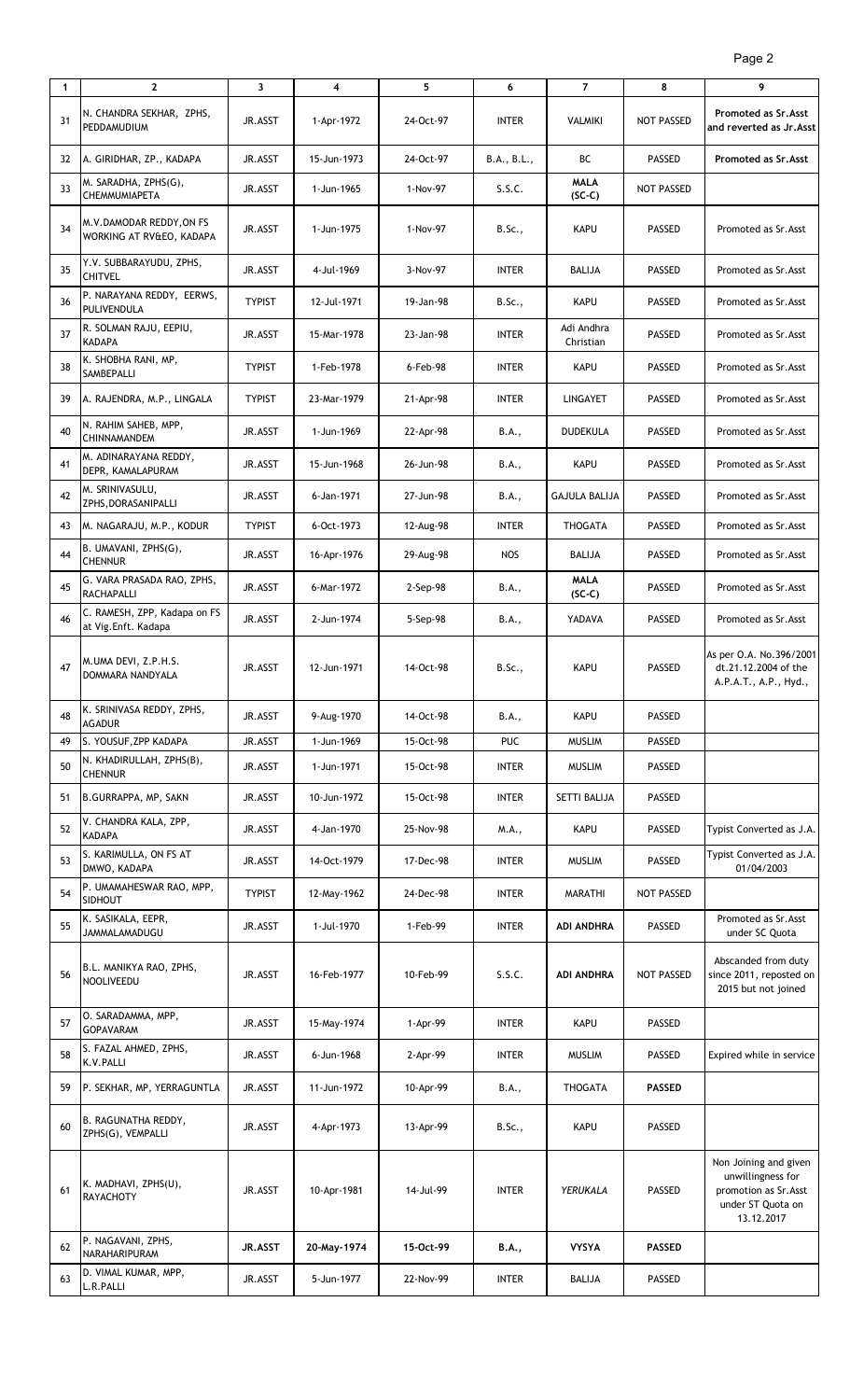| $\mathbf{1}$ | $\mathbf{2}$                                         | 3             | $\overline{\mathbf{4}}$ | 5         | 6                | $\overline{7}$                | 8                 | 9                                                                                                 |
|--------------|------------------------------------------------------|---------------|-------------------------|-----------|------------------|-------------------------------|-------------------|---------------------------------------------------------------------------------------------------|
| 64           | C. VIJAYALAKSHUMMA, ZPHS,<br><b>MORAGUDI</b>         | JR.ASST       | 27-Oct-1963             | 26-Nov-99 | <b>INTER</b>     | <b>SREE VYSNA</b>             | <b>NOT PASSED</b> |                                                                                                   |
| 65           | C. SREEHARI, MP,<br>JAMMALAMADUGU                    | <b>TYPIST</b> | 1-Jun-1978              | 1-Mar-00  | <b>INTER</b>     | <b>MADIGA</b><br>$(SC-B)$     | <b>NOT PASSED</b> |                                                                                                   |
| 66           | S.V. SUBRAMANYAM, MPP,<br><b>NANDALUR</b>            | JR.ASST       | 18-Apr-1970             | 4-Mar-00  | <b>INTER</b>     | <b>BRAHMIN</b>                | PASSED            | Typist Converted as J.A.                                                                          |
| 67           | G. SREEDEVI, DY.EEPR,<br><b>VEMPALLI</b>             | <b>TYPIST</b> | 1-Jul-1972              | 4-Mar-00  | <b>INTER</b>     | <b>BALIJA</b>                 | PASSED            |                                                                                                   |
| 68           | K. KONDAIAH, DEPR, BADVEL                            | <b>TYPIST</b> | 4-Oct-1965              | 15-May-00 | B.A.,            | <b>BALIJA</b>                 | PASSED            |                                                                                                   |
| 69           | S.MD. DAWOOD, ZPP KADAPA                             | <b>TYPIST</b> | 25-Jun-1975             | 5-Jun-00  | B.A.,<br>(Music) | <b>MUSLIM</b>                 | PASSED            |                                                                                                   |
| 70           | G. NAGARAJU, ZPP, KADAPA                             | <b>TYPIST</b> | 18-Feb-1973             | 6-Jun-00  | M.Com.,          | <b>MALA</b><br>$(SC-C)$       | PASSED            | Promoted as Senior<br>Asssitant under SC<br>Quota                                                 |
| 71           | S. ASAD, ZP, Kadapa on FS<br>working CRD, Vijayawada | JR.ASST       | 15-Feb-1979             | 28-Feb-01 | B.A.,            | <b>MUSLIM</b>                 | <b>NOT PASSED</b> | Typist converted as<br>J.A.,                                                                      |
| 72           | N.HARI PRASAD BABU, EEPR,<br><b>RAJAMPETA</b>        | JR.ASST       | 1-May-1971              | 7-Nov-01  | <b>INTER</b>     | <b>AGNIKULA</b><br>KSHATHRIYA | PASSED            |                                                                                                   |
| 73           | P. HABIBULLA KHAN, EEPR,<br><b>RAJAMPET</b>          | JR.ASST       | 1-Jul-1968              | 9-Nov-01  | B.COM.,          | <b>MUSLIM</b>                 | <b>NOT PASSED</b> |                                                                                                   |
| 74           | C.VIJAYASREE, MP,<br>PULIVENDULA                     | JR.ASST       | 5-Jul-1971              | 7-Jul-01  | B.A.,            | <b>KAPU</b>                   | PASSED            |                                                                                                   |
| 75           | J. MADAN KUMAR, ZPHS(B),<br><b>GALIVEEDU</b>         | JR.ASST       | 12-Jun-1971             | 8-Dec-01  | B.A.B.Ed.,       | <b>VALMIKI</b>                | PASSED            | Typist converted as<br>J.A.,                                                                      |
| 76           | I.V. SUDHAKAR REDDY, MPP,<br>PENDLIMARRI             | <b>TYPIST</b> | 1-May-1979              | 8-Dec-01  | B.COM.,          | <b>KAPU</b>                   | PASSED            |                                                                                                   |
| 77           | A. MANOHAR, MP, MUDDANUR                             | <b>TYPIST</b> | 12-May-1980             | 10-Dec-01 | B.Sc.,           | <b>THOGATA</b>                | PASSED            | Typist converted as<br>J.A.,                                                                      |
| 78           | T. VINSENT KUMAR, MPP,<br>C.K.DINNE                  | <b>TYPIST</b> | 1-Jun-1977              | 9-Jan-02  | B.A.,            | <b>MALA</b><br>$(SC-C)$       | PASSED            | Promoted as Sr.Asst<br>under SC Quota                                                             |
| 79           | D. ANWAR BASHA, MP,<br><b>RAJUPALEM</b>              | <b>TYPIST</b> | 1-Jun-1972              | 13-Jan-02 | B.A.,            | <b>MUSLIM</b>                 | PASSED            |                                                                                                   |
| 80           | N. SRINIVASA RAJU, MPP,<br><b>VALLUR</b>             | <b>TYPIST</b> | 16-Aug-1970             | 13-Jan-02 | B.A.,            | AGNIKULA<br><b>KSHATHRIYA</b> | PASSED            |                                                                                                   |
| 81           | B. NARENDRANATH, DY.EEPR,<br><b>RLY.KODUR</b>        | <b>TYPIST</b> | 21-Aug-1975             | 16-Jan-02 | B.A.,            | <b>VYSYA</b>                  | PASSED            |                                                                                                   |
| 82           | E. RAMAKRISHNA, MP,<br>PORUMAMILLA                   | <b>TYPIST</b> | 14-May-1976             | 25-Jan-02 | M.Sc             | YERUKALA                      | PASSED            | Promoted as Senior<br>Assistant under ST<br>Quota                                                 |
| 83           | C. V RAMESH REDDY, MPP,<br>S.A.K.N                   | <b>TYPIST</b> | 1-Jun-1973              | 23-Aug-02 | B.Sc.,           | <b>KAPU</b>                   | PASSED            |                                                                                                   |
| 84           | S. GHOUS PEER, MPP, ATLOOR                           | <b>TYPIST</b> | 15-Jun-1973             | 23-Aug-02 | B.A.,            | <b>MUSLIM</b>                 | <b>PASSED</b>     |                                                                                                   |
| 85           | CH. PRASANNA RAO, MP,<br><b>CHENNUR</b>              | <b>TYPIST</b> | 1-Mar-1971              | 27-Aug-02 | <b>INTER</b>     | <b>MADIGA</b>                 | NOT PASSED        |                                                                                                   |
| 86           | MD. ASLAM, MP, KALASAPADU                            | <b>TYPIST</b> | 1-Jun-1961              | 27-Aug-02 | B.A.,            | <b>MUSLIM</b>                 | <b>NOT PASSED</b> | Retired on 31.05.2021                                                                             |
| 87           | S. MASTHAN VALLI, ZPHS,<br><b>EGUVAPALLI</b>         | JR.ASST       | 20-Jul-1981             | 8-Sep-02  | <b>INTER</b>     | <b>MUSLIM</b>                 | PASSED            | Converted from Typist<br>to Jr. Asst cadre                                                        |
| 88           | Y.V. NAGESWAR REDDY, ZPP,<br><b>KADAPA</b>           | JR.ASST       | 6-Jul-1974              | 13-Sep-02 | B.A.,            | <b>KAPU</b>                   | PASSED            | APPOINTED AS JA<br>20.02.97 INTER<br>DISTRICT TRANSFER<br>FROM KURNOOL TO<br>KADAPA ON 13.09.2002 |
| 89           | C. CHANDRA, ZP., KADAPA                              | <b>TYPIST</b> | 1-Jun-1976              | 16-Sep-02 | M.A.,            | BALIJA                        | PASSED            | Promoted as Sr. Asst<br>under PH Quota                                                            |
| 90           | G. JAYAMMA, ZP, KADAPA                               | <b>TYPIST</b> | 1-Jun-1971              | 19-Sep-02 | D.E.C.E.,, M.A   | MADIGA                        | PASSED            | VH-W (Expired on<br>30.04.2021)                                                                   |
| 91           | V. CHANDRA MOULI, Dy.EE,<br>V&QC, KADAPA             | <b>TYPIST</b> | 5-Jun-1974              | 26-Sep-02 | B.A.,            | <b>EDIGA</b>                  | PASSED            | HH-G (Expired on<br>03.06.2021)                                                                   |
| 92           | C.BALA RAJU, ZPHS,<br>T.SUNDUPALLI                   | JR.ASST       | 12-Apr-1969             | 22-Oct-02 | B.A.,            | <b>MADIGA</b>                 | PASSED            |                                                                                                   |
| 93           | V. KRISHNA MOORTHY SETTY,<br>ZPHS, POTLADURTHY       | JR.ASST       | 4-May-1967              | 1-Nov-02  | NOS              | <b>VYSYA</b>                  | PASSED            |                                                                                                   |
| 94           | S. SHASHAVALLI, ZPHS,<br>THONDALADINNE               | JR.ASST       | 1-Jul-1961              | 5-Dec-02  | <b>NOS</b>       | <b>MUSLIM</b>                 | PASSED            | Retired on 30.06.2021                                                                             |
| 95           | A. UMA DEVI, MP, PULIVENDULA                         | <b>TYPIST</b> | 2-Jun-1973              | 7-Jan-03  | M.A.,            | <b>KAPU</b>                   | PASSED            |                                                                                                   |
| 96           | N. VIJAYA, ZPHS, PENAGALUR                           | JR.ASST       | 24-Nov-1963             | 8-Jan-03  | <b>INTER</b>     | <b>GANDLA</b>                 | <b>NOT PASSED</b> |                                                                                                   |
| 97           | M. THANDAVA KRISHNA, ZPHS,<br>SAMBEPALLI             | JR.ASST       | 26-Jun-1973             | 8-Jan-03  | B.A.             | BALIJA                        | <b>PASSED</b>     |                                                                                                   |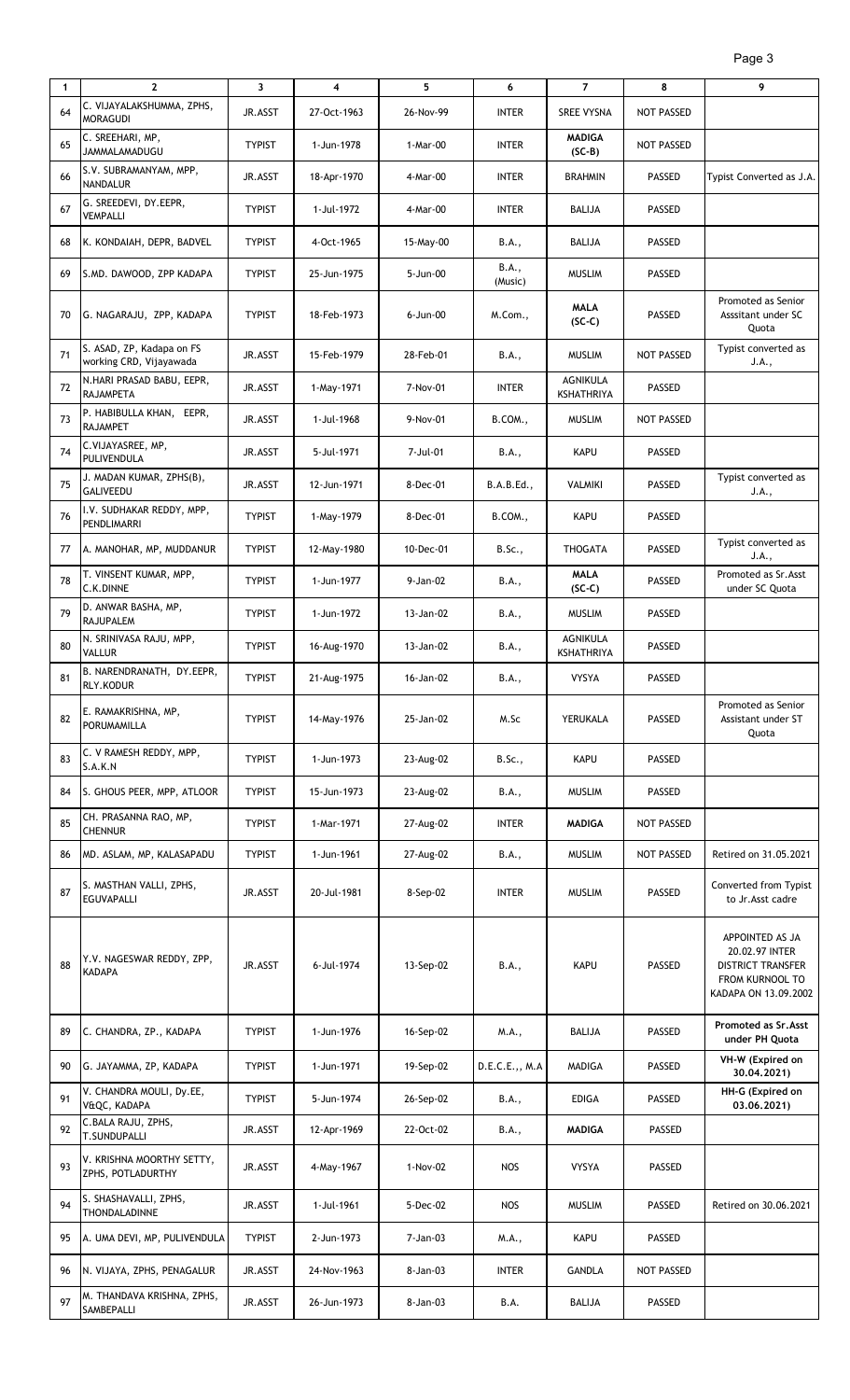| $\mathbf{1}$ | $\overline{2}$                                               | 3             | 4           | 5           | 6                                  | $\overline{7}$            | 8                 | 9                                         |
|--------------|--------------------------------------------------------------|---------------|-------------|-------------|------------------------------------|---------------------------|-------------------|-------------------------------------------|
| 98           | N. SWARNA LATHA, ZPHS.,<br>KALLUR                            | JR.ASST       | 3-May-1974  | 8-Jan-03    | B.SC                               | <b>KAPU</b>               | <b>PASSED</b>     |                                           |
| 99           | B.J. SOWJANYA LAKSHMI, ZPHS,<br>THALLAMAPURAM                | JR.ASST       | 11-Jun-1982 | 8-Jan-03    | <b>INTER</b>                       | <b>BRAHMIN</b>            | <b>PASSED</b>     |                                           |
| 100          | J. KIRAN, MPP, C.K.DINNE                                     | JR.ASST       | 25-Aug-1983 | 8-Jan-03    | <b>INTER</b>                       | <b>BRAHMIN</b>            | <b>PASSED</b>     |                                           |
| 101          | M. VENKATA RAMANAMMA,<br>MP, L.R.PALLI                       | <b>TYPIST</b> | 2-May-1975  | 9-Jan-03    | B.A.,                              | <b>MADIGA</b><br>$(SC-B)$ | <b>PASSED</b>     |                                           |
| 102          | K. SUNIL KUMAR, MPP,<br><b>RAJUPALEM</b>                     | JR.ASST       | 15-Jul-1977 | 9-Jan-03    | <b>INTER</b>                       | MALA                      | <b>PASSED</b>     |                                           |
| 103          | B. SUJATHA, ZPP, KADAPA                                      | JR.ASST       | 15-Jun-1980 | 9-Jan-03    | <b>INTER</b>                       | <b>BATRAJU</b>            | <b>PASSED</b>     |                                           |
| 104          | G. RAMESH, MP, PENAGALUR                                     | <b>TYPIST</b> | 16-Jun-1980 | 9-Jan-03    | <b>INTER</b>                       | MANGALA                   | PASSED            |                                           |
| 105          | S. SIVA KUMAR, PIU DIVISION,<br><b>KADAPA</b>                | <b>TYPIST</b> | 25-Aug-1984 | 9-Jan-03    | B.A.,                              | JANGAM                    | <b>PASSED</b>     |                                           |
| 106          | M. ARUNA KUMARI, M.P<br>VEMPALLI                             | JR.ASST       | 31-Aug-1976 | 19-Apr-03   | M.A.,                              | <b>VYSYA</b>              | <b>PASSED</b>     |                                           |
| 107          | M. GOPINATH, ZPHS,<br>MADHAVARAM                             | JR.ASST       | 1-Jun-1980  | 19-Apr-03   | <b>INTER</b>                       | KUMMARA                   | <b>PASSED</b>     | OH-G                                      |
| 108          | S. SADIK SHAREEF, ZPP,<br><b>KADAPA</b>                      | <b>TYPIST</b> | 1-Jun-1983  | 16-Jun-03   | M.Com.,                            | <b>MUSLIM</b>             | <b>PASSED</b>     |                                           |
| 109          | U. PRAVEEN KUMAR, ZPP,<br><b>KADAPA</b>                      | <b>TYPIST</b> | 5-Jul-1985  | 24-Jul-03   | B.A.,                              | THOGATA                   | PASSED            |                                           |
| 110          | U. KIRAN KUMAR, MP.,<br>OBULAVARIPALLI                       | JR.ASST       | 25-Dec-1977 | 31-Jul-03   | <b>INTER</b>                       | <b>BRAHMIN</b>            | <b>PASSED</b>     |                                           |
| 111          | B. SIVAJYOTHI, ZPP, KADAPA                                   | <b>TYPIST</b> | 15-Jun-1975 | 21-Aug-03   | B.A.,                              | VALMIKI                   | PASSED            | Typist converted as<br>J.A.,              |
| 112          | K. GANGADHAR, ZPHS(B),<br><b>KHAJIPETA</b>                   | JR.ASST       | 10-May-1972 | 28-Oct-03   | <b>INTER</b>                       | <b>MADIGA</b>             | <b>NOT PASSED</b> |                                           |
| 113          | P. MURALIKRISHNA, EEPR,<br>JAMMALAMADUGU                     | JR.ASST       | 1-Jun-1969  | 3-Nov-03    | B.A.,                              | <b>BALIJA</b>             | PASSED            |                                           |
| 114          | S. CHANDRA SEKHARA DATTA,<br>MP, RAYACHOTY                   | <b>TYPIST</b> | 18-Mar-1974 | 10-Nov-03   | <b>INTER</b>                       | <b>BRAHMIN</b>            | <b>PASSED</b>     |                                           |
| 115          | P. PAVAN KUMAR, ZPHS,<br>ANANTHAMPALLI                       | JR.ASST       | 20-Mar-1985 | 24-Dec-03   | <b>INTER</b>                       | BALIJA                    | PASSED            |                                           |
| 116          | M.V.SIVAPRASAD, ZPHS,<br>ALAMKHANPALLI                       | JR.ASST       | 5-Jul-1973  | 27-Dec-03   | <b>INTER</b>                       | PADMASALE                 | NOT PASSED        |                                           |
| 117          | A. SUNEETHA, MPP,<br>CHAKRAYAPETA                            | <b>TYPIST</b> | 2-Mar-1969  | 30-Dec-03   | S.S.C.                             | 0.C.                      | NOT PASSED        |                                           |
| 118          | T.ANJANEYULU, ZPP, KADAPA                                    | <b>TYPIST</b> | 15-Aug-1960 | 28-Feb-04   | B.A.,                              | 0.C.                      | <b>PASSED</b>     |                                           |
| 119          | D.L.VENKATESWARA REDDY,<br>DEPR. PORUMAMILLA                 | <b>TYPIST</b> | 9-Jan-1976  | 28-Feb-04   | <b>INTER</b>                       | 0.C.                      | NOT PASSED        |                                           |
| 120          | P. RAJANNA, M.P.P., MYDUKUR                                  | <b>TYPIST</b> | 1-Jun-1969  | 25-Jul-04   | <b>INTER TYPE</b><br><b>HIGHER</b> | <b>MALA</b>               | <b>PASSED</b>     |                                           |
| 121          | G. ANURADHA, EEPIU, KADAPA                                   | JR.ASST       | 24-Sep-1963 | 17-Aug-04   | B.A., B.Ed.,                       | YADAVA                    | NOT PASSED        |                                           |
| 122          | R. NAGAJYOTHI, ZPHS(G),<br><b>KAMALAPURAM</b>                | JR.ASST       | 11-Aug-1985 | 25-Sep-04   | M.Sc., B.Ed                        | <b>KAPU</b>               | PASSED            |                                           |
| 123          | K. SIVA SANKAR REDDY, ZPP,<br><b>KADAPA</b>                  | JR.ASST       | 10-May-1980 | 7-Oct-04    | B.Sc                               | <b>KAPU</b>               | PASSED            | OH-G                                      |
| 124          | G. SURESH, ZPHS, C.K.DINNE                                   | JR.ASST       | 25-Feb-1976 | 5-Oct-04    | NOS Inter                          | <b>MADIGA</b>             | <b>PASSED</b>     |                                           |
| 125          | K. NARENDRA, MPP,<br>JAMMALAMADUGU                           | JR.ASST       | 15-Jun-1985 | 11-Oct-04   | <b>INTER</b>                       | THOGATA                   | NOT PASSED        |                                           |
| 126          | D. JANARDHANA, Dy.EEPR,<br>JAMMALAMADUGU                     | JR.ASST       | 5-May-1968  | 11-Oct-04   | <b>INTER</b>                       | YADAVA                    | NOT PASSED        |                                           |
| 127          | V. MANOJ KUMAR, MP, KODUR                                    | JR.ASST       | 10-Aug-1972 | 15-Oct-04   | <b>INTER</b>                       | <b>MALA</b>               | <b>PASSED</b>     |                                           |
| 128          | P.BUJJI KUMARI, MPP,<br>V.N.PALLI                            | JR.ASST       | 1-Jul-1975  | 17-Jan-05   | B.SC., B.Ed                        | <b>MALA</b>               | NOT PASSED        |                                           |
| 129          | CH. USHA RANI, ZPHS,<br><b>CHAKRAMPET</b>                    | JR.ASST       | 1-Jun-1960  | 22-Jan-05   | B.A.                               | <b>CHRISTIAN</b>          | <b>NOT PASSED</b> | retired on 31.05.2020                     |
| 130          | P.BALASARASWATHI, ZPHS,<br>NALLAPUREDDYPALLI OF<br>PENAGALUR | JR.ASST       | 5-Jun-1978  | 4-Apr-05    | <b>INTER</b>                       | YERUKALA                  | <b>PASSED</b>     | Promoted as Sr.Asst<br>under ST Quota     |
| 131          | P. SUDHARANI, MP,<br><b>RAMAPURAM</b>                        | <b>TYPIST</b> | 14-Oct-1965 | 5-Apr-05    | <b>INTER TYPE</b><br><b>HIGHER</b> | SC                        | <b>NOT PASSED</b> |                                           |
| 132          | S. AMJAD ALI, MP, VALLUR                                     | JR.ASST       | 25-May-78   | $2-Apr-05$  | <b>B.SC TYPE</b><br><b>HIGHER</b>  | <b>MUSLIM</b>             | <b>PASSED</b>     | Converted from Typist<br>to Jr.Asst cadre |
| 133          | N.LAKSHMI DEVI, ZPHS(B),<br><b>BADVEL</b>                    | JR.ASST       | 01-Jul-64   | 26-Apr-2005 | B.A.,                              | <b>KAPU</b>               | NOT PASSED        |                                           |
| 134          | P. KONDAIAH, MP, ATLOOR                                      | JR.ASST       | 1-Apr-1971  | 29-Apr-05   | <b>INTER</b>                       | <b>ERUKALA</b>            | <b>NOT PASSED</b> |                                           |
| 135          | M.K.D.MURTHY, DEPIU,<br><b>MUDDANUR</b>                      | JR.ASST       | 26-Oct-70   | 13-May-05   | <b>INTER</b>                       | B.C.                      | <b>PASSED</b>     |                                           |

Page 4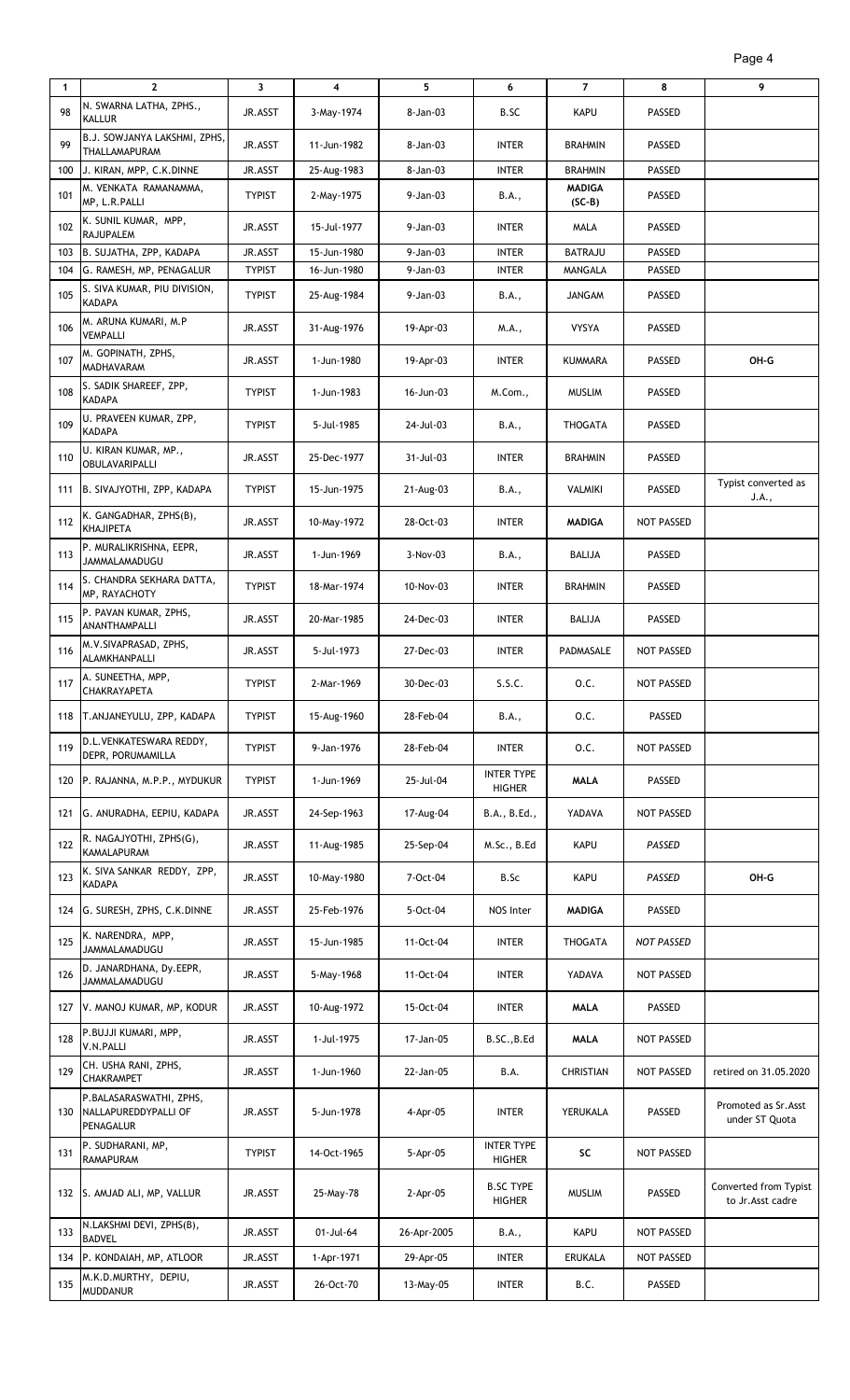| 1   | $\mathbf{2}$                                          | 3             | 4           | 5           | 6                                 | $\overline{7}$                 | 8                 | 9                                                                                                                                      |
|-----|-------------------------------------------------------|---------------|-------------|-------------|-----------------------------------|--------------------------------|-------------------|----------------------------------------------------------------------------------------------------------------------------------------|
| 136 | T.SAILAJA, ZPHS,<br><b>GORLAMUDIVEEDU</b>             | JR.ASST       | 31-Aug-1982 | 20-May-05   | M.Sc.                             | <b>KAPU</b>                    | PASSED            |                                                                                                                                        |
| 137 | J.V.KESAVA ATCHI BABU, PRI<br>DIVISION, JAMMALAMADUGU | JR.STENO      | 31-Mar-1974 | 17-Jun-05   | <b>B.SC TYPE</b><br><b>HIGHER</b> | B.C.                           | PASSED            | Typist convereted as<br>Jr.Steno                                                                                                       |
| 138 | T. RAJASEKHAR, ZPHS(B)<br><b>KALASAPADU</b>           | JR.ASST       | 8-Jun-1969  | 19-Aug-05   | B.A.,                             | s.c.                           | <b>NOT PASSED</b> |                                                                                                                                        |
| 139 | K. NAGENDRA REDDY, MP,<br><b>THONDUR</b>              | <b>TYPIST</b> | 25-Jun-75   | 19-Oct-05   | <b>INTER</b>                      | <b>KAPU</b>                    | PASSED            |                                                                                                                                        |
| 140 | K. RAMANJANEYULU, MPP,<br>PENDLIMARRI                 | JR.ASST       | 7-Mar-1984  | 19-Dec-05   | <b>INTER</b>                      | PADMASALE                      | <b>NOT PASSED</b> |                                                                                                                                        |
| 141 | S. SHAJAHAN, ZPHS,<br><b>THALLAPAKA</b>               | JR.ASST       | 25-Aug-1981 | 20-Feb-06   | B.A.,                             | <b>MUSLIM</b>                  | PASSED            |                                                                                                                                        |
| 142 | M. NAGESWARI, MPP,<br><b>KHAJIPETA</b>                | <b>TYPIST</b> | 29-Aug-1988 | 25-Aug-06   | <b>INTER</b>                      | <b>BALIJA</b>                  | PASSED            |                                                                                                                                        |
| 143 | V. RENUKANANDA REDDY,<br>ZPP, KADAPA                  | JR.ASST       | 01-Jun-76   | 03-Nov-06   | B.SC                              | <b>KAPU</b>                    | PASSED            |                                                                                                                                        |
| 144 | A. SRINIVASU, ZPHS,<br>PALUGURALLAPALLI               | JR.ASST       | 25-Jun-87   | 14-Dec-06   | <b>INTER</b>                      | <b>MADIGA</b>                  | NOT PASSED        |                                                                                                                                        |
| 145 | B. RAMA DEVI, ZPHS,<br>E.RAMAPURAM                    | JR.ASST       | 10-May-77   | 06-Jan-07   | <b>INTER</b>                      | <b>KAPU</b>                    | NOT PASSED        |                                                                                                                                        |
| 146 | M SAI KUMAR, ZPHS(B), BADVEL                          | JR.ASST       | 06-Jul-85   | 08-Jan-07   | <b>INTER</b>                      | <b>BALIJA</b>                  | NOT PASSED        |                                                                                                                                        |
| 147 | Y. SREEKANTH, MPP, LINGALA                            | JR.ASST       | 25-Apr-84   | 07-Feb-07   | <b>INTER</b>                      |                                | NOT PASSED        |                                                                                                                                        |
| 148 | B. NAGARAJU NAIK, MPP,<br><b>GALIVEEDU</b>            | JR.ASST       | 10-Jan-85   | 19-May-07   | M.Sc.,                            | SUGALI                         | PASSED            |                                                                                                                                        |
| 149 | R.LEELAVATHAMMA, ZPHS,<br>PAYASAMPALLI                | JR.ASST       | 15-May-75   | 14-Jun-07   | B.A.,                             | <b>KAPU</b>                    | PASSED            |                                                                                                                                        |
| 150 | Y.R.SWARNALATHA,<br>ANANTHARAJUPETA                   | JR.ASST       | 01-Jun-70   | 27-Nov-07   | <b>INTER</b>                      | <b>CHRISTIAN</b>               | NOT PASSED        |                                                                                                                                        |
| 151 | V.MAHALAKSHMI, ZPHS,<br><b>MALLUR</b>                 | JR.ASST       | 22-Feb-76   | 29-Dec-07   | B.A.,                             | <b>KAMSALI</b>                 | PASSED            |                                                                                                                                        |
| 152 | D.RAJENDRAPRASAD, MPP,<br><b>KALASAPADU</b>           | JR.ASST       | 18-Aug-89   | 29-Dec-07   | <b>INTER</b>                      | <b>ACHARLU</b>                 | NOT PASSED        |                                                                                                                                        |
| 153 | G.ANASUYA, ZPHS,<br>PULIVENDULA(G)                    | JR.ASST       | 10-Jul-76   | 31-Jan-08   | <b>INTER</b>                      | <b>KAPU</b>                    | NOT PASSED        |                                                                                                                                        |
| 154 | P.VENKATASUBBAMMA, ZPHS,<br><b>DEVAGUDI</b>           | JR.ASST       | 1-Apr-1976  | 22-Apr-08   | SSSE(NOS)                         | <b>KAPU</b>                    | NOT PASSED        |                                                                                                                                        |
| 155 | A.NAGARJUNA, ZPHS,<br>NAGIREDDYPALLI                  | JR.ASST       | 1-Jun-86    | 13-Jun-08   | <b>INTER</b>                      | YERUKALA                       | PASSED            |                                                                                                                                        |
| 156 | B.ANJANAMMA, MPP,<br><b>CHAKRAYAPET</b>               | JR.ASST       | 6-May-1970  | 30-Jun-08   | <b>INTER</b>                      | MANGALA                        | NOT PASSED        |                                                                                                                                        |
|     | 157 P.SYAMALAMMA, ZPP, KADAPA                         | JR.ASST       | 4-Jun-1975  | 19-Jul-08   | SSC                               | <b>MALA</b>                    | NOT PASSED        | Regularised<br>w.e.f.24.4.2009                                                                                                         |
| 158 | C.SANJEEVAKUMAR, MPP,<br>PORUMAMILLA                  | JR.ASST       | 28-May-75   | 5-Sep-08    | <b>INTER</b>                      | <b>MALA</b>                    | PASSED            |                                                                                                                                        |
|     | 159 M.DAVID SYMON, ZPP KADAPA                         | JR.ASST       | 31-Jul-1990 | 23-Oct-08   | <b>INTER</b>                      | ADI ANDHRA<br><b>CHRISTIAN</b> | NOT PASSED        | Regularised<br>w.e.f.28.6.2010                                                                                                         |
| 160 | N.Hayathunnisa, MPP,<br>CHAPADU                       | <b>TYPIST</b> | 1-Jul-73    | 26-Nov-08   | BA                                | <b>MUSLIM</b>                  | PASSED            |                                                                                                                                        |
| 161 | R.Raghunath, MPP.PULLAMPET                            | <b>TYPIST</b> | 4-Jul-74    | 26-Nov-08   | BA, B.LiSc                        | <b>Bramhin</b>                 | Passed            |                                                                                                                                        |
| 162 | N.V.Suresh Kumar, ON FS AT<br>DMWO, KADAPA            | <b>TYPIST</b> | 19-Aug-75   | 26-Nov-08   | M.A                               | <b>SETTI BALIJA</b>            | Passed            |                                                                                                                                        |
|     | 163 B.HARIKRISHNA, ZPP KADAPA                         | JR.ASST       | 5-Sep-1988  | 3-Mar-09    | B.COM.,                           | <b>MUTHARASA</b>               | NOT PASSED        |                                                                                                                                        |
| 164 | A.JAYALAKSHUMMA, ZPHS(G),<br><b>RLY.KODUR</b>         | JR.ASST       | 1-Jun-1970  | 10-Jun-09   | B.A., B.Ed.,                      | KSHATHRIYA                     | <b>NOT PASSED</b> |                                                                                                                                        |
| 165 | B.SAILAJA, ZPHS,<br>CHENNAMUKKAPALLI                  | JR.ASST       | 4-Aug-1966  | 10-Jun-09   | <b>INTER</b>                      | KSHATHRIYA                     | NOT PASSED        |                                                                                                                                        |
| 166 | M. VANAJAKSHI, DEPR,<br><b>RAJAMPETA</b>              | JR.ASST       | 10-May-1971 | 23-Jun-09   | <b>B.Sc.,</b>                     | <b>GANDLA</b>                  | PASSED            |                                                                                                                                        |
| 167 | S.Shakeer Hussain, ZPHS,<br>Patur                     | JR.ASST       | 10-Jun-1964 | 22-Jan-2010 | MA, B.Ed                          | <b>MUSLIM</b>                  | NOT PASSED        |                                                                                                                                        |
| 168 | V. Arjun Kumar, MPP, Nandalur                         | <b>TYPIST</b> | 4-Jul-90    | 8-Feb-10    | Degree                            | ВC                             | <b>NOT PASSED</b> |                                                                                                                                        |
| 169 | C. SURYANARAYANA REDDY,<br>ZPP, Kadapa                | JR.ASST       | 31-Mar-1972 | 12-Feb-10   | B.A                               | <b>KAPU</b>                    | <b>NOT PASSED</b> | APPOINTED AS JA<br>29.12.1997. On INTER<br>DISTRICT TRANSFER,<br><b>TRANSFERRED FROM</b><br><b>CHITTOOR TO KADAPA</b><br>ON 12.02.2010 |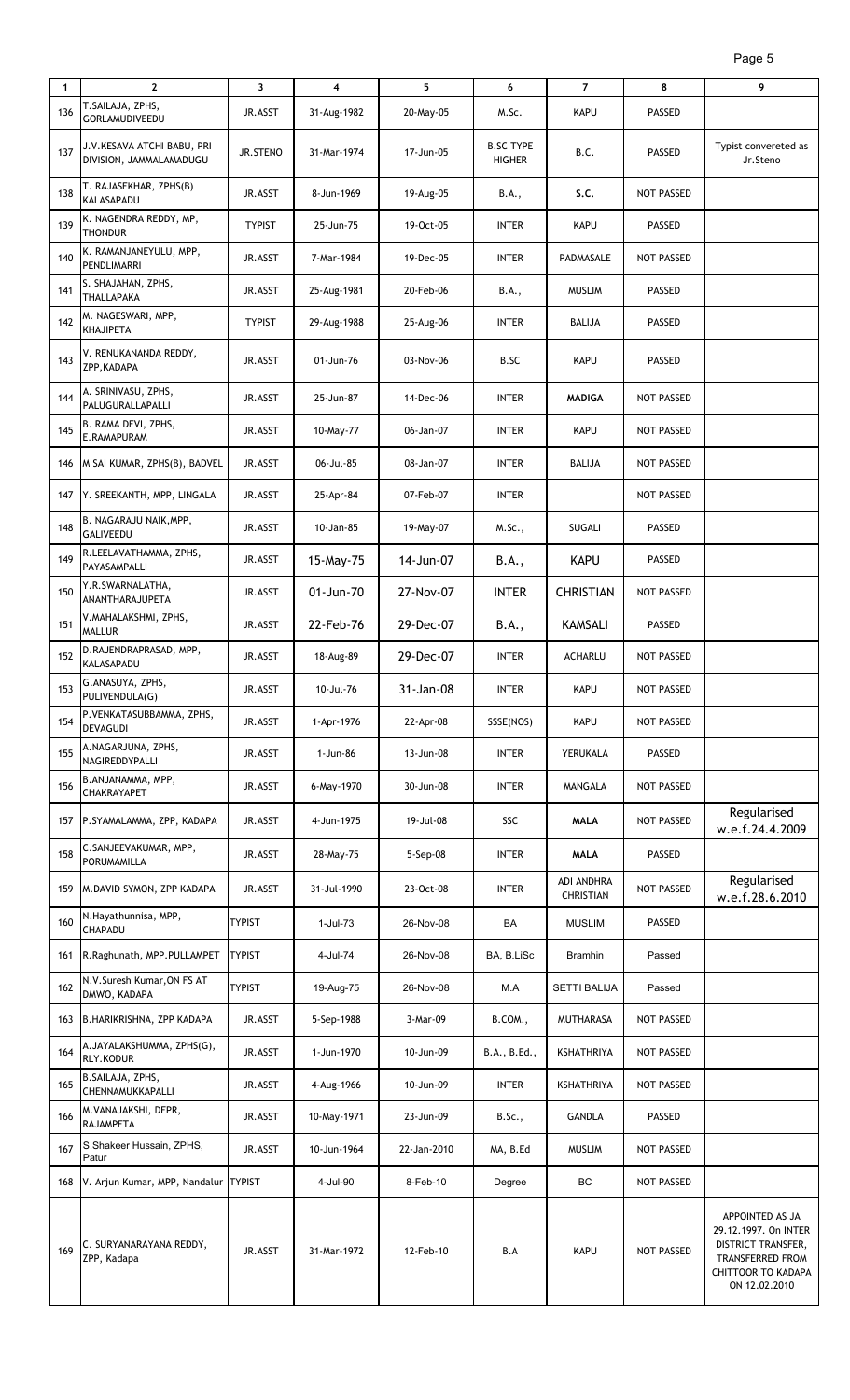| 1   | $\mathbf{2}$                                                 | 3             | 4           | 5           | 6             | $\overline{7}$         | 8                 | 9                                                                         |
|-----|--------------------------------------------------------------|---------------|-------------|-------------|---------------|------------------------|-------------------|---------------------------------------------------------------------------|
| 170 | M.Swaroop, MPP, Muddanur                                     | JR.ASST       | 10-May-1984 | 9-Apr-2010  | <b>MCA</b>    | <b>KAPU</b>            | PASSED            |                                                                           |
| 171 | S.Obula Prasad, MPP,<br>Peddamudium                          | JR.ASST       | 27-May-1981 | 10-May-2010 | <b>B.TECH</b> | YADAVA                 | NOT PASSED        |                                                                           |
| 172 | V.L.Rangamma,<br>MPP.Mylavaram                               | <b>TYPIST</b> | 1-Jul-68    | 12-May-10   | Inter         | <b>SETTI BALIJA</b>    | <b>NOT PASSED</b> |                                                                           |
| 173 | K.Sreekanth Narasimha Raju,<br>ZPP, Kadapa                   | JR.ASST       | 4-Jun-1987  | 19-Aug-2010 | M.SC          | AGNIKULA<br>KSHATHRIYA | PASSED            |                                                                           |
| 174 | S.Ravi Kumar, MPP,<br>Kamalapuram                            | JR.ASST       | 4-Jun-1976  | 6-Sep-2010  | B.Com.,       | SETTI BALIJA           | <b>PASSED</b>     |                                                                           |
| 175 | B.Leelavathi, ZPHS, Patha<br>Kadapa                          | JR.ASST       | 1-Jun-1968  | 18-Sep-2010 | BA            | KAPU                   | NOT PASSED        |                                                                           |
| 176 | G.Triveni, ZPHS,<br>Simhadripuram                            | JR.ASST       | 17-Jun-1988 | 18-Sep-2010 | <b>INTER</b>  | RAJAKA                 | NOT PASSED        |                                                                           |
| 177 | KCK.Prudhvee Raju, ZPHS,<br>Ramanapalli                      | JR.ASST       | 9-Apr-1989  | 18-Sep-2010 | <b>INTER</b>  | <b>MADIGA</b>          | NOT PASSED        |                                                                           |
| 178 | G.Sudharshan, ZPP, Kadapa                                    | JR.ASST       | 16-Jun-1989 | 18-Sep-2010 | <b>B.Sc.,</b> | SC                     | PASSED            |                                                                           |
| 179 | S.R.Lakshmi Devi, MPP,<br>V.N.Palli                          | <b>TYPIST</b> | 1-Jun-76    | 22-Nov-10   | BA            | <b>Bramhin</b>         | Passed            |                                                                           |
| 180 | S.Intiyaz Basha, ZPHS,<br>N.K.Rao Pet(U)                     | JR.ASST       | 3-May-1980  | 30-May-2011 | M.A., D.Ed    | <b>MUSLIM</b>          | NOT PASSED        |                                                                           |
| 181 | B.Sunitha, ZPHS(G),<br>Rajampeta                             | JR.ASST       | 28-Jul-1982 | 12-Jun-2011 | B.SC., B.Ed   | <b>GANDLA</b>          | <b>NOT PASSED</b> |                                                                           |
| 182 | S.Jayamma, ZPP, Kadapa                                       | JR.ASST       | 10-Jun-1981 | 20-Sep-2011 | BA            | <b>BALIJA</b>          | NOT PASSED        |                                                                           |
| 183 | C.Reddi Rani, ZPHS, Devapatla                                | JR.ASST       | 16-Jun-1973 | 21-Sep-2011 | BA            | <b>KAPU</b>            | NOT PASSED        |                                                                           |
| 184 | P.Jayalakshmi, ZPHS,<br>S.Uppalapadu                         | JR.ASST       | 1-May-1975  | 22-Sep-2011 | <b>INTER</b>  | <b>KAPU</b>            | NOT PASSED        |                                                                           |
| 185 | R.Goverdhana Giri, MPP,<br>Kamalapuram                       | <b>TYPIST</b> | 12-Jan-74   | 17-Mar-12   | B.Com, DEE    | Setti Balija           | Passed            | Inter DistricT TRANSFER<br>FROM Anantapuram TO<br>Kadapa Dist.on 17.03.12 |
| 186 | C.Sunitha Kumari, ZPHS,<br>Narasapuram                       | JR.ASST       | 25-Mar-1982 | 7-Mar-2012  | BA            | Kapu                   | NOT PASSED        |                                                                           |
| 187 | M.Vani, ZPHS, Appanapalli                                    | JR.ASST       | 10-May-1977 | 15-Mar-2012 | <b>INTER</b>  | <b>VYSYA</b>           | NOT PASSED        |                                                                           |
| 188 | P.Sivaiah, ZPHS, VEERABALLI                                  | JR.ASST       | 1-Jul-1973  | 22-Mar-2012 | BA            | YERUKALA               | NOT PASSED        |                                                                           |
| 189 | G.Jaya Raju, ZPHS,<br>Bramhanapalli                          | JR.ASST       | 15-Oct-1966 | 23-Mar-2012 | BA            | SC                     | PASSED            | HH-G                                                                      |
| 190 | P.Suresh, EEPR, J.Madugu                                     | <b>TYPIST</b> | 10-Jun-77   | 26-Mar-12   | BA            | YERUKALA               | NOT PASSED        |                                                                           |
| 191 | P.Govindarajulu, ZPHS,<br>Nandyalampeta                      | JR.ASST       | 16-Dec-1964 | 27-Mar-2012 | <b>INTER</b>  | BHATRAJU               | NOT PASSED        |                                                                           |
| 192 | M.Venkateswara Yadav, ZPHS,<br>Kandimallayapalli of B.Mattam | JR.ASST       | 15-Mar-1970 | 27-Mar-2012 | <b>INTER</b>  | YADAVA                 | NOT PASSED        |                                                                           |
| 193 | G. Suneetha, ZPP, Kadapa                                     | <b>TYPIST</b> | 10-May-1970 | 27-Mar-2012 | <b>B.Com</b>  | KAPU                   | PASSED            | OH-W                                                                      |
| 194 | M.Venkata Narayana, MPP,<br>Badvel                           | <b>TYPIST</b> | 1-Jun-73    | 27-Mar-12   | Inter         | Mala Dasari            | Not Passed        |                                                                           |
| 195 | S. Thulasi, ZPHS, Vontimitta                                 | JR.ASST       | 1-Jun-1963  | 28-Mar-2012 | <b>INTER</b>  | SC                     | NOT PASSED        |                                                                           |
| 196 | V.Venkata Reddy, ZPHS,<br>Vaddirala                          | JR.ASST       | 1-Mar-1965  | 28-Mar-2012 | <b>INTER</b>  | <b>KAPU</b>            | PASSED            |                                                                           |
| 197 | K.Madhu Mohan, ZPHS,<br>N.K.Rao peta(T)                      | JR.ASST       | 5-Jun-1965  | 28-Mar-2012 | <b>INTER</b>  | ВC                     | NOT PASSED        |                                                                           |
| 198 | M.Reddi Kumari, ZPHS(G),<br>Rayachoty                        | JR.ASST       | 1-Apr-1966  | 28-Mar-2012 | <b>INTER</b>  | <b>BALIJA</b>          | NOT PASSED        |                                                                           |
| 199 | E.Mallikarjuna, EEPRI,<br>Rajampeta                          | <b>TYPIST</b> | 15-Apr-75   | 28-Mar-12   | BA            | <b>THOGATA</b>         | NOT PASSED        |                                                                           |
| 200 | P.Anuradha, ZPHS,<br>Lakshmipeta                             | JR.ASST       | 20-Aug-1978 | 28-Mar-2012 | BA            | BHATRAJU               | PASSED            |                                                                           |
| 201 | S.Jaffer Hussain, ZPHS(B),<br>Yerraguntla                    | JR.ASST       | 15-May-1979 | 28-Mar-2012 | B.COM.,       | <b>MUSLIM</b>          | NOT PASSED        |                                                                           |
| 202 | V.Nagur Valli, MPP, Sambepalli                               | JR.ASST       | 7-Apr-1961  | 29-Mar-2012 | BA            | <b>DUDEKULA</b>        | NOT PASSED        |                                                                           |
| 203 | M.Sulochanamma, ZPHS,<br>Rajupalem                           | JR.ASST       | 20-Jun-1966 | 29-Mar-2012 | BA            | <b>THOGATA</b>         | NOT PASSED        |                                                                           |
| 204 | K.Rajaiah, ZPHS,<br>G.K.Rachapalli                           | JR.ASST       | 1-Jan-1966  | 1-Apr-2012  | <b>INTER</b>  | YANADI                 | NOT PASSED        |                                                                           |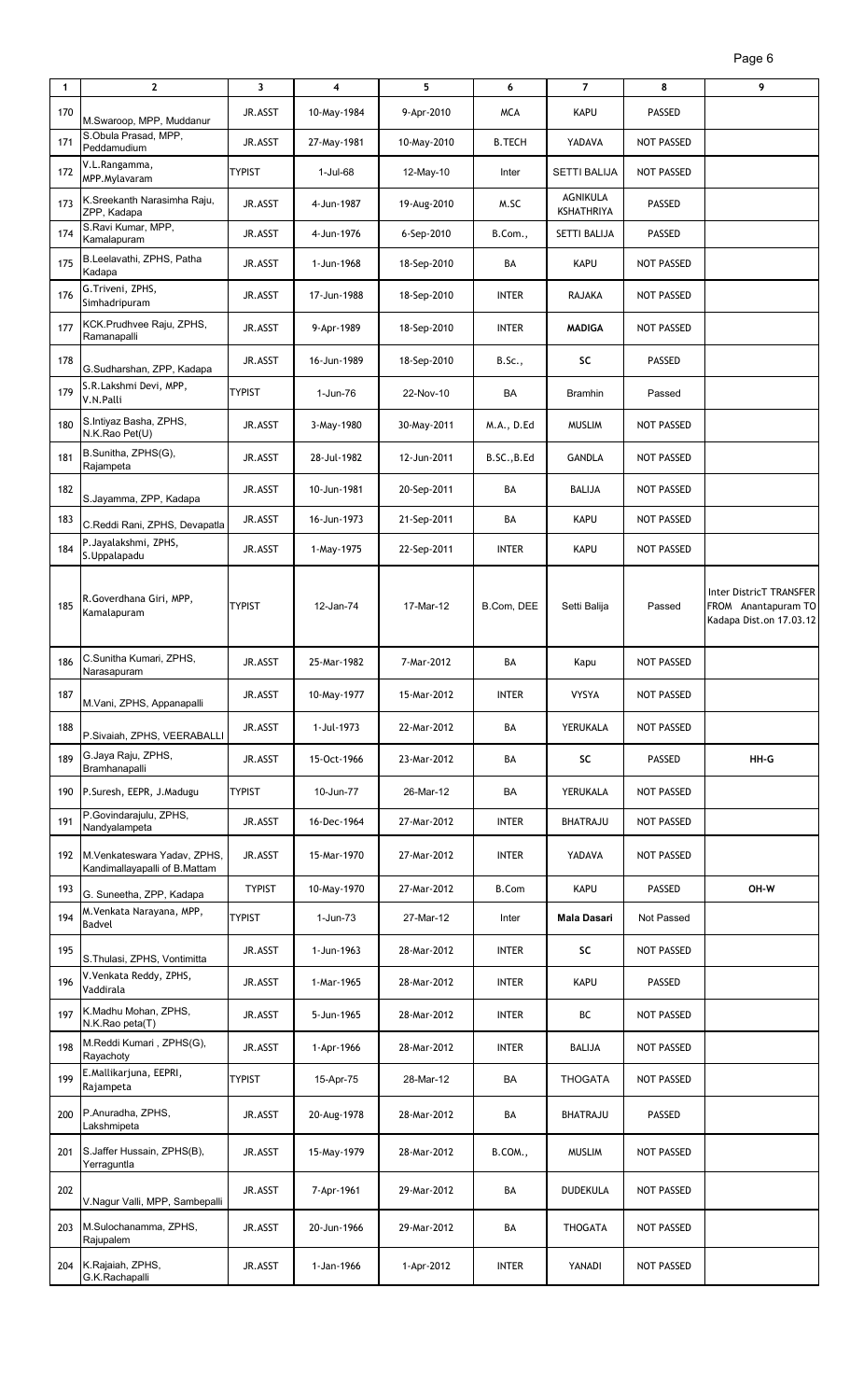| 1   | $\mathbf{2}$                                              | 3             | 4           | 5           | 6             | $\overline{7}$          | 8                 | 9    |
|-----|-----------------------------------------------------------|---------------|-------------|-------------|---------------|-------------------------|-------------------|------|
| 205 | E.Nagalakshmi Devi, ZPHS,<br>Jangalapalli                 | JR.ASST       | 21-Mar-1969 | 1-Apr-2012  | <b>INTER</b>  | <b>EDIGA</b>            | <b>NOT PASSED</b> |      |
| 206 | B.Subhashani, ZPP KADAPA                                  | JR.ASST       | 3-Jun-1981  | 4-Apr-2012  | <b>INTER</b>  | BALIJA                  | PASSED            |      |
| 207 | A.Sujatha, ZPHS, J.Madugu(G)                              | JR.ASST       | 1-Jun-1973  | 9-Apr-2012  | B.COM.,       | <b>KAPU</b>             | NOT PASSED        |      |
| 208 | E.Sreekantha Babu, EEPR,<br>RAJAMPETA                     | <b>TYPIST</b> | 11-Jun-78   | 7-Sep-12    | M.Com         | Balija                  | Not Passed        |      |
| 209 | M.Mallikarjuna Reddy, MPP,<br>Peddamudium                 | <b>TYPIST</b> | 5-Jun-79    | 7-Sep-12    | BA            | Kapu                    | Not Passed        |      |
| 210 | P.Palaiah, MPP, Sidhout                                   | JR.ASST       | 1-Jul-1963  | 12-Apr-2012 | SSC           | <b>MADIGA</b>           | <b>NOT PASSED</b> |      |
| 211 | S.Nazurulla Basha, ZPHS,<br>Masapeta of Rayachoty         | JR.ASST       | 1-Jun-1966  | 14-Sep-2012 | <b>INTER</b>  | <b>MUSLIM</b>           | <b>NOT PASSED</b> |      |
| 212 | K.SatyaKumari, ZPHS,<br><b>NANDALUR</b>                   | JR.ASST       | 1-Jun-1966  | 15-Sep-2012 | <b>INTER</b>  | <b>MALA</b>             | <b>NOT PASSED</b> | HH-W |
| 213 | A.Guruprasad Rao, MPP,<br>Gopavaram                       | JR.ASST       | 10-May-1971 | 15-Sep-2012 | BA            | <b>MUTHARASA</b>        | NOT PASSED        | OH-G |
| 214 | D.Kurshied Begum, ZPHS(B),<br>Muddanur                    | JR.ASST       | 2-Jul-1979  | 18-Sep-2012 | M.Sc., B.Ed., | <b>DUDEKULA</b>         | <b>NOT PASSED</b> |      |
| 215 | M.Sravanthi, ZPHS,<br>NALLAPUREDDYPALLI OF<br><b>PLVD</b> | JR.ASST       | 1-Jul-1986  | 20-Sep-2012 | BA            | KAPU                    | <b>NOT PASSED</b> | VH-W |
| 216 | S.Pratibha Bharathi, MPP,<br>Mydukur                      | JR.ASST       | 10-Apr-1974 | 26-Sep-2012 | <b>INTER</b>  | YADAVA                  | <b>NOT PASSED</b> |      |
| 217 | P.Venkata Prasad, ZPHS,<br>Bavikadapalli                  | JR.ASST       | 20-Jun-1984 | 22-Dec-2012 | <b>INTER</b>  | YADAVA                  | <b>NOT PASSED</b> |      |
| 218 | P.Lakshmi Devi, ZPHS,<br>Yerragudipadu                    | JR.ASST       | 1-Aug-1982  | 31-Jan-2013 | BA            | SETTI BALIJA            | <b>NOT PASSED</b> |      |
| 219 | K.Ganga Prahladh, ZPHS,<br>Vathalur                       | JR.ASST       | 24-Aug-1993 | 1-Feb-2013  | <b>INTER</b>  | SC                      | NOT PASSED        |      |
| 220 | P.Subhashini, ZPHS, SIDHOUT                               | JR.ASST       | 20-May-1987 | 15-Apr-2013 | <b>INTER</b>  | <b>VYSYA</b>            | NOT PASSED        |      |
| 221 | B.Sreedevi, ZPHS, Pincha                                  | JR.ASST       | 4-Jun-1980  | 18-May-2013 | B.COM.,       | SUGALI                  | PASSED            |      |
| 222 | B.Hymavathi, ZPHS, Dhodium                                | JR.ASST       | 1-Feb-1981  | 26-Jun-2013 | BA            | <b>BHATRAJU</b>         | NOT PASSED        |      |
| 223 | C. Yesupadam, MPP, Vempalli                               | <b>TYPIST</b> | 3-Jul-69    | 10-Jan-14   | Inter         | Adi Andhra<br>Christian | Passed            |      |
| 224 | B. Venkataramana, ZPHS,<br>Mydukur                        | JR.ASST       | 1-Jun-1976  | 28-Feb-2014 | M.SC., M.ED   | <b>MUDIRAJ</b>          | Passed            |      |
| 225 | B.Sujanedra, ZPHS TANGATUR<br>OF RAJUPALEM                | JR.ASST       | 17-Jun-1991 | 2-Mar-2014  | BA            | <b>BALIJA</b>           | <b>NOT PASSED</b> |      |
| 226 | C. Abdul Rahiman, PIU Division,<br>Kadapa                 | JR.ASST       | 01-Jun-61   | 18-May-2015 | S.S.S.E.,     | <b>MUSLIM</b>           | <b>NOT PASSED</b> |      |
| 227 | J.Sampoornamma, ZPHS,<br>Annavaram                        | JR.ASST       | 1-Jul-1963  | 18-May-2015 | Inter         | Mala                    | <b>NOT PASSED</b> |      |
| 228 | N.RameshKumar, ZPHS,<br>PARLAPADU OF RJPL                 | JR.ASST       | 1-Jun-1964  | 18-May-2015 | Inter         | Adi-Andhra<br>Christian | NOT PASSED        |      |
| 229 | B.L.Narasimha Raju, ZPHS,<br>Vanipenta                    | JR.ASST       | 26-Dec-1965 | 18-May-2015 | B.A           | Agnikula<br>Kshatriya   | <b>NOT PASSED</b> |      |
| 230 | G. Ravindranath, ZPHS(B),<br>Kamalapuram                  | JR.ASST       | 05-Feb-67   | 18-May-2015 | Inter         | PADMASALE               | <b>NOT PASSED</b> |      |
| 231 | K. Vasudevaiah, ZPHS,<br>Gudipadu                         | JR.ASST       | 1-Mar-1967  | 18-May-2015 | Inter         | Vysya                   | Passed            |      |
| 232 | T.Suresh Babu, ZPHS, Tangatur<br>of Nandalur              | JR.ASST       | 10-Apr-1968 | 18-May-2015 | Inter         | Mala                    | Passed            |      |
| 233 | Reddy Siva Prasad, ZPHS,<br>Balapanur                     | JR.ASST       | 15-Jun-1969 | 18-May-2015 | Inter         | Lingayath               | Passed            |      |
| 234 | G.V.Nagaraju, ZPHS,<br>Mukkavaripalli                     | JR.ASST       | 10-Jun-1967 | 19-May-2015 | M.A           | Setti balija            | <b>NOT PASSED</b> |      |
| 235 | K. Narayana, MPP, Duvvur                                  | Typist        | 25-Jan-65   | 04-Aug-15   | MА            | OC, Balija              | Passed            |      |
| 236 | P. Rani, MPP, Gopavaram                                   | Typist        | 01-Jul-66   | 04-Aug-15   | B.A.,         | SC, Mala                | <b>NOT PASSED</b> |      |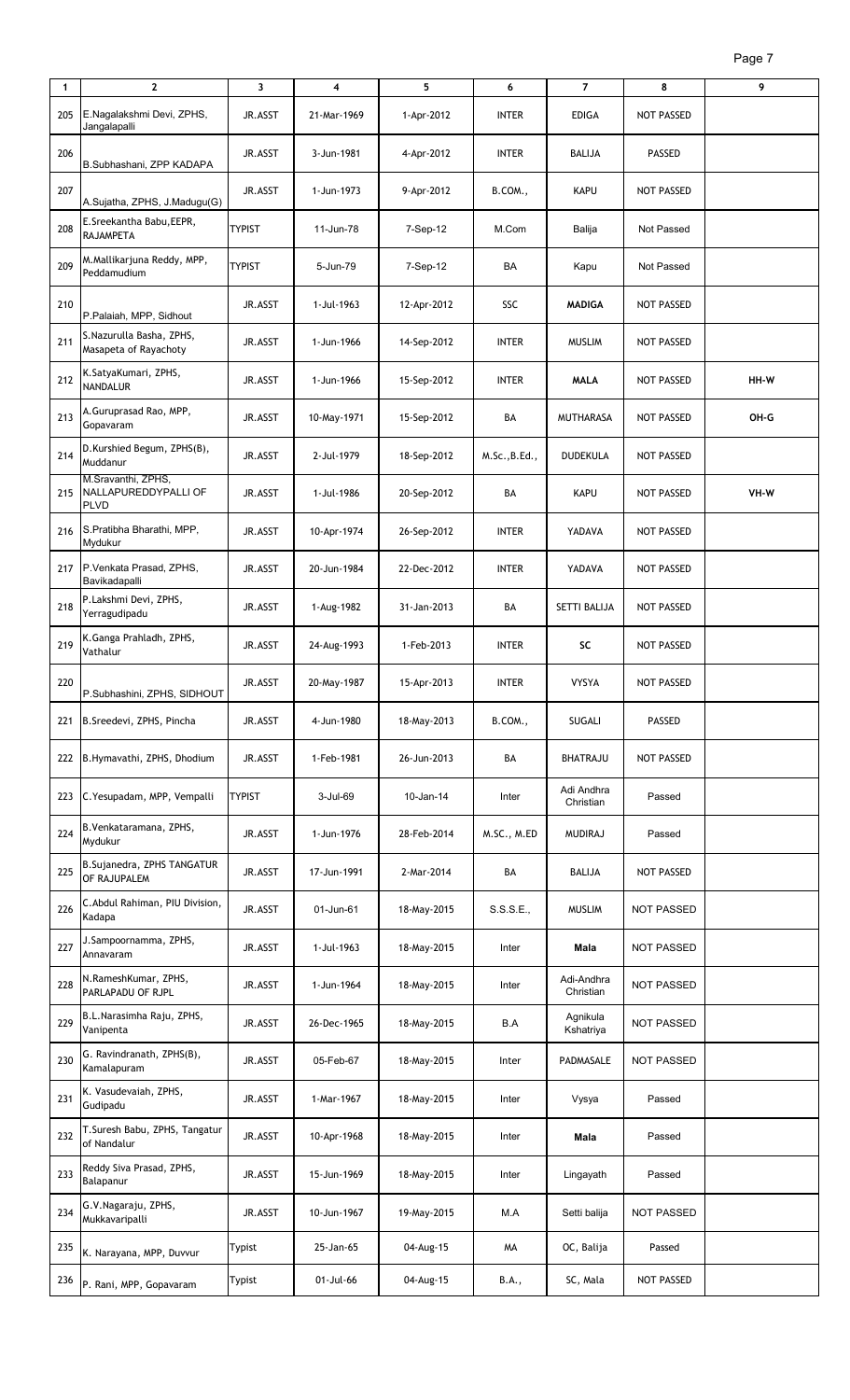| Page 8 |
|--------|
|--------|

| 1   | $\mathbf{2}$                                    | 3             | 4         | 5              | 6              | $\overline{7}$               | 8                 | 9                                                                                                    |
|-----|-------------------------------------------------|---------------|-----------|----------------|----------------|------------------------------|-------------------|------------------------------------------------------------------------------------------------------|
| 237 | K.Vasudevan, ZPHS, Korrapadu<br>of Muddanur     | Jr.Asst       | 25-Aug-82 | 12-Sep-15      | M.Sc.,         | BC, Devanga                  | Not Passed        |                                                                                                      |
|     | 238 Esther Jyothsna, ZPHS, Atloor               | Jr.Asst       | 10-Jun-95 | 19-Sep-15      | B.Sc.,         | BC, Christian                | Not Passed        |                                                                                                      |
| 239 | P. Madhu Sudhan, MPP,<br>Chapadu                | Jr.Asst       | 24-Aug-90 | 22-Sep-15      | <b>B.Pharm</b> | ST, Yerukala                 | Not Passed        |                                                                                                      |
| 240 | B. Pavan Kumar, ZPHS(B),<br>CHINNAMANDEM        | Jr.Asst       | 10-Jul-91 | 23-Sep-15      | B.Sc, (Comp)   | BC, Viswa<br><b>Bramhin</b>  | Not Passed        |                                                                                                      |
| 241 | K.Anusha, ZPHS,<br>Ankalammapeta                | Jr.Asst       | 11-Jun-93 | 7-Oct-15       | B.Sc.,         | SC, Mala                     | Not Passed        | New appointment                                                                                      |
| 242 | P.Sivananda Raju, ZPP, Kadapa Jr.Asst           |               | 4-Jul-86  | 19-Dec-15      | B.A.           | BC, BC-D                     | Not Passed        |                                                                                                      |
| 243 | S. Ashra Karishma, MPP,<br>Khajipeta            | Jr.Asst       | 30-May-88 | 12-Jan-16      | B.A.,          | BC, Muslim(BC-<br>E)         | Not Passed        | New appointment                                                                                      |
| 244 | S.Md.Khaleelulla, ZPHS,<br>Peddacheppali        | Jr.Asst       | 05-Apr-65 | 01-Apr-16      | B.A            | OC Muslim                    | Not Passed        |                                                                                                      |
| 245 | V.M.Musthak Hussain, ZPHS,<br><b>CHAPADU</b>    | Jr.Asst       | 01-Nov-68 | 01-Apr-16      | B.A            | <b>BC-E Muslim</b>           | Passed            |                                                                                                      |
| 246 | B. Latha Maheswari, ZPHS<br><b>GANGAYAPALLI</b> | Jr.Asst       | 21-May-81 | 01-Apr-16      | Inter          | ST-Sugali                    | <b>NOT PASSED</b> |                                                                                                      |
| 247 | M. Niranjan Kumar, MPP,<br>T.Sundupalli         | Jr.Asst       |           | 5-May-16       |                | BC, Kummara                  | Not Passed        |                                                                                                      |
| 248 | B. Pushpa Latha, ZPHS,<br>PEDDAPASUPULA         | Jr.Asst       | 24-May-79 | $4 - Jun - 16$ | B.SC., B.Ed.,  | O.C, Kapu                    | Not Passed        |                                                                                                      |
| 249 | T.Ganga Bhavani, ZPHS,<br>Kovaramguttapalli     | Jr.Asst       | 6-Jun-75  | $6 - Jun-16$   | B.A.,          | BC, Yadava                   | Not Passed        |                                                                                                      |
| 250 | P. Sarala, PIU Division, Kadapa                 | Jr.Asst       | 20-Aug-81 | $6 - Jun-16$   | <b>B.Com</b>   | O.C, Kamma                   | Not Passed        |                                                                                                      |
| 251 | S. Mahammad Mustaqui, MPP,<br>Pullampeta        | Jr.Asst       | 30-Jun-93 | $6 - Jun-16$   |                | BC, MUSLILM                  | Not Passed        | New Appointment on<br>conditional                                                                    |
| 252 | B.N.Shruthi Priyarha, ZPHS,<br>Vallur           | Jr.Asst       | 15-Aug-93 | 7-Jun-16       | M.Tech         | O.C, Balija                  | Not Passed        |                                                                                                      |
| 253 | G. Yadartha Bhaskar, MPP,<br>Kondapuram         | <b>Typist</b> | 10-May-85 | 16-Aug-16      |                | SC, Mala                     | Not Passed        |                                                                                                      |
| 254 | G.Dasthagiramma, MPP,<br><b>THONDUR</b>         | Jr.Asst       | 09-Apr-72 | 20-Aug-16      |                | BC,                          | Not Passed        |                                                                                                      |
| 255 | S. Jyothi Kiran, MPP, B. Mattam                 | <b>Typist</b> | 3-Aug-90  | 13-Apr-17      | M.Sc (Comp)    | SC, Mala                     | Not passed        | DOJ on 03.02.2016 &<br>Regularized w.e.f.<br>13.04.17 i.e, date of<br>passing of prescribed<br>tests |
| 256 | C. Karthik Kumar Raju, MPP,<br>Porumamilla      | <b>Typist</b> | 30-May-93 | 13-Apr-17      | <b>B.Tech</b>  | BC, Bhatraju                 | Passed            | DOJ on 08.12.2015 &<br>Regularized w.e.f.<br>13.04.17 i.e, date of<br>passing of prescribed<br>tests |
| 257 | C. Hima Bindhu, MPP,<br>Proddatur               | Jr.Asst       | 30-Jun-90 | 17-Jun-17      | <b>B.Tech</b>  | SC, Madiga                   | <b>Not Passed</b> |                                                                                                      |
| 258 | P.Naga Mallikarjuna, MPP,<br>Vemula             | Jr.Asst       | 1-May-80  | 19-Jun-17      | M.A., B.Ed.    | O.C, Balija                  | Not Passed        |                                                                                                      |
| 259 | H.Chaitanya Bhai, ZPHS,<br>Thondur              | Jr.Asst       |           | 19-Jun-17      |                | BC, Marati                   | Not Passed        |                                                                                                      |
| 260 | C.Dada Rafsan Jani, ZPHS,<br>N.Kottalapalli     | Jr.Asst       | 20-Aug-94 | 15-Sep-17      | <b>B.Tech</b>  | BC, Muslim                   | Not Passed        |                                                                                                      |
| 261 | G. Vijaya Kumar, MPP, Duvvur                    | Jr.Asst       | 31-Jul-69 | 16-Nov-17      | Inter          | BC, Adi-Andhra-<br>Christian | Not Passed        |                                                                                                      |
|     | 262 G.P.Sunil Kumar, ZPP, Kadapa                | Jr.Asst       | 27-Aug-80 | 16-Nov-17      | Inter          | SC, Mala                     | Not Passed        |                                                                                                      |
| 263 | A. Vijaya, ZPHS, Nooliveedu                     | Jr.Asst       | 01-Jun-71 | 17-Nov-17      | Inter          | BC, Rajaka                   | Not Passed        |                                                                                                      |
| 264 | D.Radha Krishna, ZPHS,<br>Rayavaram             | Jr.Asst       | 10-Jul-74 | 18-Nov-17      | B.A            | BC, Vadde                    | Not Passed        |                                                                                                      |
| 265 | K. Vinod Kumar, MPP, B. Kodur                   | Jr.Asst       |           | 27-Jan-18      | <b>MCA</b>     | O.C, Balija                  | Not Passed        |                                                                                                      |
| 266 | C. Anasuya Devi, ZPHS,<br>Bhakarapet            | Jr.Asst       | 10-Feb-63 | 12-Feb-18      |                | SC, Mala                     | Not Passed        |                                                                                                      |
| 267 | Ch. Yasmeen, ZPHS,<br>Pullareddypeta            | Jr.Asst       |           | 22-Mar-18      |                | O.C, Muslim                  | Not Passed        |                                                                                                      |
| 268 | P. Karimulla, MPP, Yerraguntla                  | <b>Typist</b> | 14-Jun-94 | 9-Apr-18       | B.A.,          | OC, Muslim                   | Not Passed        | DOJ on01.04.2016 &<br>Regularized w.e.f.<br>09.04.18 i.e, date of<br>passing of prescribed<br>tests  |